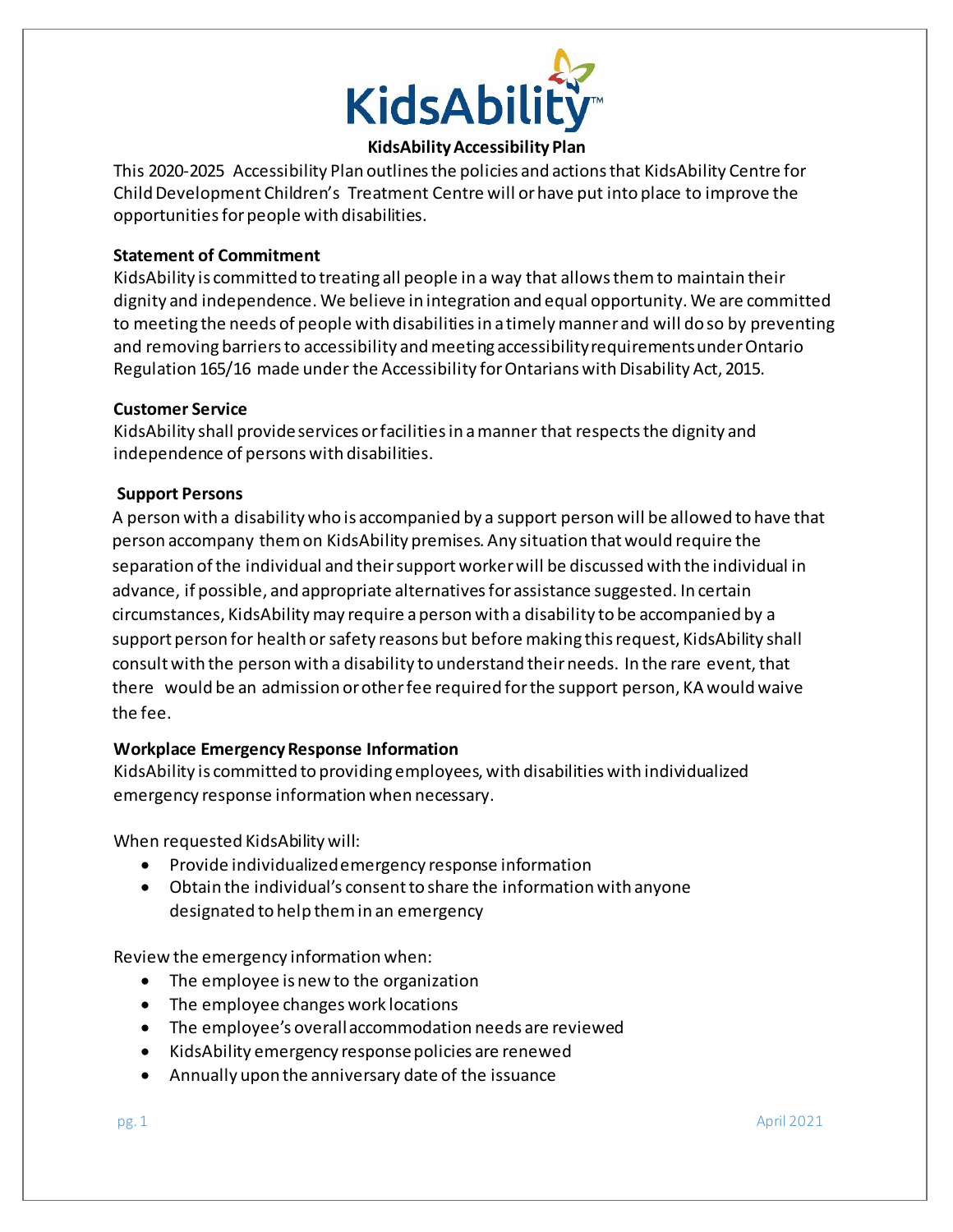

### **Training**

KidsAbility willprovide training to all members of our organization on all the Integrated Accessibility standards and how to interact with people with different disabilities.

KidsAbility has developed a training program to ensure all staff, students, volunteers and Board members are provided with the information to meet the requirements of O. Reg. 191/11: INTEGRATED ACCESSIBILITY STANDARDS under*Accessibility [forOntarians](https://www.ontario.ca/laws/statute/05a11) with Disabilities Act,* [2005,](https://www.ontario.ca/laws/statute/05a11) S.O. 2005, c. 11. All new staff, students, students and volunteers receive AODA training as part ofthe orientation process. Training updatesshall be provided on an ongoing basis or as legislation changes.

#### **Information and Communication:**

KidsAbility has created a processfor receiving and responding to feedback that are accessible and prominent on our website. The KidsAbility websiteand web content conforms to WCAG 2.0 Level AA. All documents can be made available in accessible formats and communication supports can be provided ifrequested. All AODA policies and protocol are posted on our website and are available in accessible formatsifrequested.

### **Feedback Process**

Customers who wish to provide feedback to KidsAbility on the way we provide our services to people with disabilities can submit:

- By Email
- $\bullet$  In print
- Verbally
- electronically

KidsAbility will carefully consider all feedback received.

# **Notice of Temporary Disruption**

In the event of any planned or unexpected disruption of service, KidsAbility endeavours to advise all clients and visitors promptly. For planned disruptions, such as all-staff training days, notices will be clearly posted at the site and on social media/our website indicating the date, time and anticipated length of the disruption, and any alternative facilities or services, if available.

For unexpected disruptions, such as closures due to inclement weather conditions, KA places notices on our website, social media, voice mail and with local radio stations (see below) as well as on the agency voicemail services and website [www.kidsability.ca](http://www.kidsability.ca/) .

> 570 NEWS - [newsroom@570news.com](mailto:newsroom@570news.com) CBC KW - [yournewskw@cbc.ca](mailto:yournewskw@cbc.ca) 91.5 The Beat - [info@915thebeat.com](mailto:info@915thebeat.com) Magic – [darren.baxter@corusent.com](mailto:darren.baxter@corusent.com)